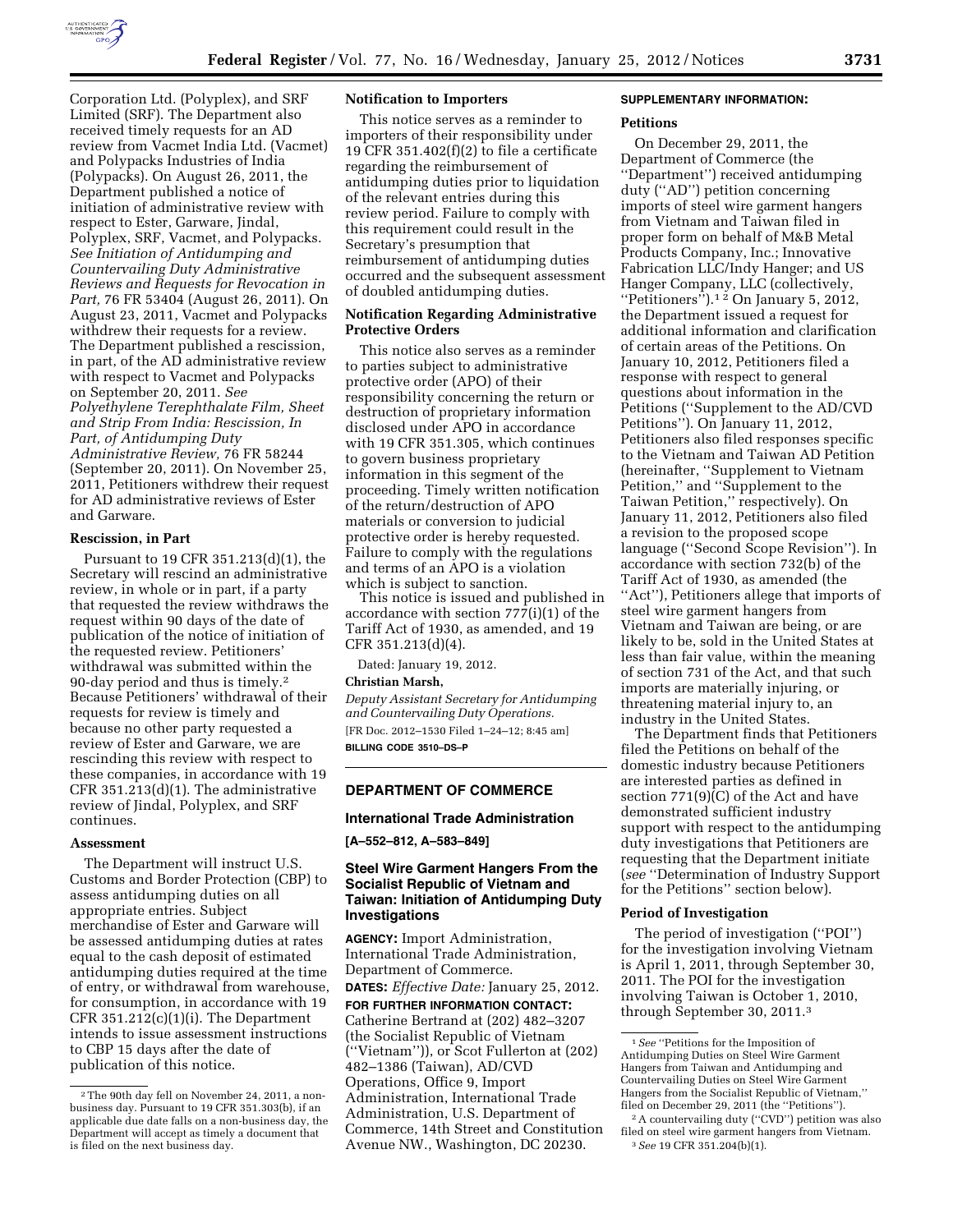# **Scope of Investigations**

The product covered by these investigations is steel wire garment hangers from Vietnam and Taiwan. For a full description of the scope of the investigations, please *see* the ''Scope of the Investigations,'' in Appendix I of this notice.

## **Comments on Scope of Investigations**

During our review of the Petitions, we discussed the scope with Petitioners to ensure that it is an accurate reflection of the products for which the domestic industry is seeking relief. Moreover, as discussed in the preamble to the Department's regulations (*Antidumping Duties; Countervailing Duties; Final Rule,* 62 FR 27296, 27323 (May 19, 1997)), we are setting aside a period for interested parties to raise issues regarding product coverage. The period of scope consultations is intended to provide the Department with ample opportunity to consider all comments and to consult with parties prior to the issuance of the preliminary determinations. The Department encourages all interested parties to submit such comments by February 7, 2012, twenty calendar days from the signature date of this notice. All comments must be filed on the records of Vietnam and Taiwan antidumping duty investigations as well as Vietnam countervailing duty investigation. Comments should be filed electronically using Import Administration's Antidumping and Countervailing Duty Centralized Electronic Service System (IA ACCESS). An electronically filed document must be received successfully in its entirety by the Department's electronic records system, IA ACCESS. Documents excepted from the electronic submission requirements must be filed manually (*i.e.,* in paper form) with the APO/Dockets Unit in Room 1870 and stamped with the date and time of receipt by the deadline noted above.

# **Comments on Product Characteristics for Antidumping Duty Questionnaires**

We are requesting comments from interested parties regarding the appropriate physical characteristics of steel wire garment hangers to be reported in response to the Department's antidumping questionnaires. This information will be used to identify the key physical characteristics of the subject merchandise in order to more accurately report the relevant factors and costs of production, as well as to develop appropriate product comparison criteria.

Interested parties may provide any information or comments that they feel are relevant to the development of an accurate listing of physical characteristics. Specifically, they may provide comments as to which characteristics are appropriate to use as (1) general product characteristics and (2) the product comparison criteria. We note that it is not always appropriate to use all product characteristics as product comparison criteria. We base product comparison criteria on meaningful commercial differences among products. In other words, while there may be some physical product characteristics utilized by manufacturers to describe steel wire garment hangers, it may be that only a select few product characteristics that take into account commercially meaningful physical characteristics. In addition, interested parties may comment on the order in which the physical characteristics should be used in product matching. Generally, the Department attempts to list the most important physical characteristics first and the least important characteristics last.

In order to consider the suggestions of interested parties in developing and issuing the antidumping duty questionnaires, we must receive comments by February 7, 2012. Additionally, rebuttal comments must be received by February 14, 2011. All comments must be filed on the records of the Vietnam and Taiwan antidumping duty investigations. All comments and submissions to the Department must be filed electronically using IA ACCESS, as referenced above.

# **Determination of Industry Support for the Petitions**

Section 732(b)(1) of the Act requires that a petition be filed on behalf of the domestic industry. Section 732(c)(4)(A) of the Act provides that a petition meets this requirement if the domestic producers or workers who support the petition account for: (i) At least 25 percent of the total production of the domestic like product; and (ii) more than 50 percent of the production of the domestic like product produced by that portion of the industry expressing support for, or opposition to, the petition. Moreover, section 732(c)(4)(D) of the Act provides that, if the petition does not establish support of domestic producers or workers accounting for more than 50 percent of the total production of the domestic like product, the Department shall: (i) Poll the industry or rely on other information in order to determine if there is support for the petition, as required by

subparagraph (A); or (ii) determine industry support using a statistically valid sampling method to poll the industry.

Section 771(4)(A) of the Act defines the ''industry'' as the producers as a whole of a domestic like product. Thus, to determine whether a petition has the requisite industry support, the statute directs the Department to look to producers and workers who produce the domestic like product. The International Trade Commission (''ITC''), which is responsible for determining whether ''the domestic industry'' has been injured, must also determine what constitutes a domestic like product in order to define the industry. While both the Department and the ITC must apply the same statutory definition regarding the domestic like product (*see* section 771(10) of the Act), they do so for different purposes and pursuant to a separate and distinct authority. In addition, the Department's determination is subject to limitations of time and information. Although this may result in different definitions of the like product, such differences do not render the decision of either agency contrary to law.4

Section 771(10) of the Act defines the domestic like product as ''a product which is like, or in the absence of like, most similar in characteristics and uses with, the article subject to an investigation under this title.'' Thus, the reference point from which the domestic like product analysis begins is ''the article subject to an investigation'' (*i.e.,* the class or kind of merchandise to be investigated, which normally will be the scope as defined in the petition).

With regard to the domestic like product, Petitioners do not offer a definition of domestic like product distinct from the scope of the investigations. Based on our analysis of the information submitted on the record, we have determined that steel wire garment hangers constitute a single domestic like product and we have analyzed industry support in terms of that domestic like product. For a discussion of the domestic like product analysis in this case, *see* ''Antidumping Duty Investigation Initiation Checklist: Steel Wire Garment Hangers from Taiwan'' (''Taiwan AD Checklist'') at Attachment II; ''Antidumping Duty Investigation Initiation Checklist: Steel Wire Garment Hangers from Vietnam'' (''Vietnam AD Checklist'') at Attachment II, on file electronically in the Central Records Unit (room 7046 at

<sup>4</sup>*See USEC, Inc.* v. *United States,* 132 F. Supp. 2d 1, 8 (CIT 2001) (citing *Algoma Steel Corp.* v. *United States,* 688 F. Supp. 639, 644 (CIT 1988)).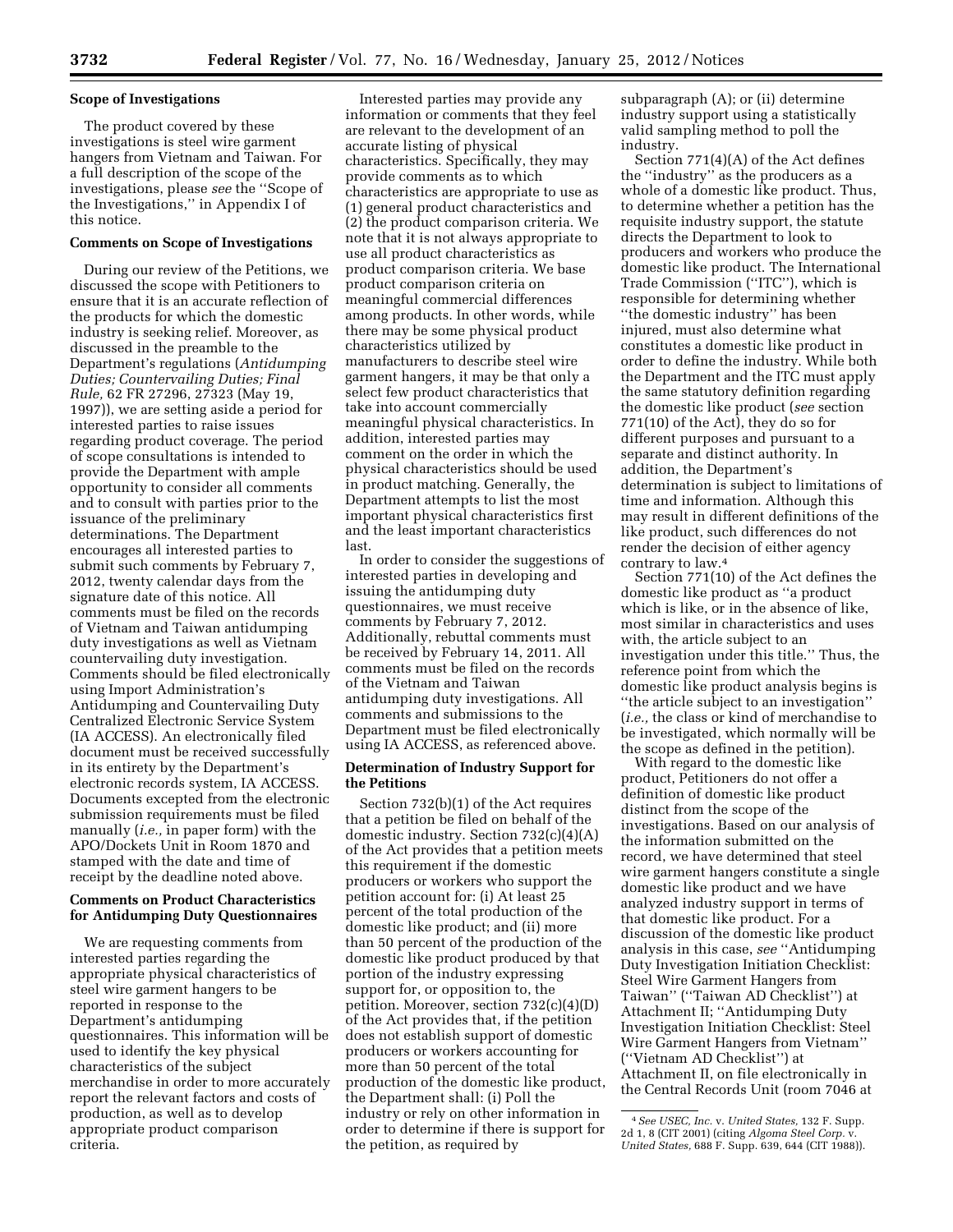Herbert C Hoover Building) via IA

ACCESS. In determining whether Petitioners have standing under section 732(c)(4)(A) of the Act, we considered the industry support data contained in the Petitions with reference to the domestic like product as defined in the ''Scope of Investigations,'' in Appendix I of this notice. To establish industry support, Petitioners provided their production as well as supporters' production of the domestic like product in 2010, and compared this to the estimated total production of the domestic like product for the entire domestic industry. To estimate total 2010 production of the domestic like product, Petitioners used their own data and industry specific knowledge. We have relied upon data Petitioners provided for purposes of measuring industry support. For further discussion, *see* Taiwan AD Checklist at Attachment II and Vietnam AD Checklist at Attachment II.

Our review of the information provided in the Petitions, supplemental submissions, and other information readily available to the Department indicates that Petitioners have established industry support. First, the Petitions established support from domestic producers accounting for more than 50 percent of the total production of the domestic like product and, as such, the Department is not required to take further action in order to evaluate industry support (*e.g.,* polling).5 Second, the domestic producers have met the statutory criteria for industry support under section 732(c)(4)(A)(i) of the Act because the domestic producers who support the Petitions account for at least 25 percent of the total production of the domestic like product.6 Finally, the domestic producers have met the statutory criteria for industry support under section 732(c)(4)(A)(ii) of the Act because the domestic producers who support the Petitions account for more than 50 percent of the production of the domestic like product produced by that portion of the industry expressing support for, or opposition to, the Petitions.7 Accordingly, the Department determines that the Petitions were filed on behalf of the domestic industry within the meaning of section 732(b)(1) of the Act  $8$ 

The Department finds that the Petitioners filed the Petitions on behalf

8*See id.* 

of the domestic industry because they are interested parties as defined in section 771(9)(C) of the Act and they have demonstrated sufficient industry support with respect to the antidumping duty investigations they are requesting the Department initiate.<sup>9</sup>

# **Allegations and Evidence of Material Injury and Causation**

Petitioners allege that the U.S. industry producing the domestic like product is being materially injured, or is threatened with material injury, by reason of the imports of the subject merchandise sold at less than normal value (''NV''). In addition, Petitioners allege that subject imports exceed the negligibility threshold provided for under section 771(24)(A) of the Act.

Petitioners contend that the industry's injured condition is illustrated by reduced market share, reduced shipments, reduced capacity, underselling and price depression or suppression, a decline in financial performance, lost sales and revenue, an increase in import penetration, and threat of future injury.10 We have assessed the allegations and supporting evidence regarding material injury, threat of material injury, and causation, and we have determined that these allegations are properly supported by adequate evidence and meet the statutory requirements for initiation.<sup>11</sup>

# **Allegations of Sales at Less Than Fair Value**

The following is a description of the allegations of sales at less than fair value upon which the Department based its decision to initiate these investigations of imports of steel wire garment hangers from Vietnam and Taiwan. The sources of data for the deductions and adjustments relating to the U.S. price, the factors of production (''FOPs'') (for Vietnam) and cost of production (''COP'') (for Taiwan) are also discussed in the country-specific initiation checklists.12

# **Export Price**

#### *Vietnam*

For Vietnam, Petitioners calculated export price (''EP'') based on offers for sale of steel wire garment hangers by certain Vietnamese exporters/resellers and declarations of lost U.S. sales by U.S. producers during the POI, as identified in four ''Declarations

Regarding Lost U.S. Sales.'' 13 Based on the stated sales and delivery terms, Petitioners deducted adjustments, charges and expenses associated with exporting and delivering to the U.S. customer, where appropriate.14 Petitioners made no other adjustments.15

# *Taiwan*

For Taiwan, Petitioners based U.S. EP on a declaration of lost U.S. sales of three major types of steel wire garment hangers by U.S. producers and the average unit value (''AUV'') for U.S. Harmonized Tariff Schedule (''USHTS'') 7326.20.0020, described as ''garment wire hangers of iron or steel," during the POI. The lost sales are supported by affidavits.16 Based on the stated sales and delivery terms, Petitioners deducted from these prices the adjustments, charges, and expenses associated with exporting and delivering the product to the U.S. customer, including ocean freight and insurance, U.S. duties and U.S. inland freight charges, and distributor mark-up, where appropriate.17

# **Normal Value**

### *Vietnam*

Petitioners state that the Department has long treated Vietnam as a nonmarket economy (''NME'') country and this designation remains in effect today.18 In accordance with section  $771(18)(C)(i)$  of the Act, the presumption of NME status remains in effect until revoked by the Department. The presumption of NME status for Vietnam has not been revoked by the Department and, therefore, remains in effect for purposes of the initiation of Vietnam investigation. Accordingly, the NV of the product for Vietnam investigation is appropriately based on FOPs valued in a surrogate market-

15*See* Vietnam AD Checklist for additional details.

<sup>5</sup>*See* section 732(c)(4)(D) of the Act; *see also*  Taiwan AD Checklist at Attachment II and Vietnam AD Checklist at Attachment II.

<sup>6</sup>*See* Taiwan AD Checklist at Attachment II and Vietnam AD Checklist at Attachment II.

<sup>7</sup>*See id.* 

<sup>9</sup>*See id.* 

<sup>10</sup>*See* Taiwan AD Checklist at Attachment III and Vietnam AD Checklist at Attachment III. 11*See id.* 

<sup>12</sup>*See* Vietnam AD Checklist at 6–9 and Taiwan AD Checklist at 6–8.

<sup>13</sup>*See* Vietnam AD Checklist at 6; *see also*  Volume III of the Petitions at III–5 and Exhibit III– 4.

<sup>14</sup>*See* Vietnam AD Checklist at 6; *see also*  Volume III of the Petitions at III–5 and Exhibit III– 5, and Supplement to Vietnam Petition at Attachment III–9

<sup>16</sup>*See* Taiwan AD Checklist at 6; *see also* Volume II of the Petitions at II–4 and Exhibits II–4. 17*See id.* 

<sup>18</sup>*See* Volume III of the Petitions at III–1 through III–3; *see also Circular Welded Carbon-Quality Steel Pipe From India, the Sultanate of Oman, the United Arab Emirates, and the Socialist Republic of Vietnam: Initiation of Antidumping Duty Investigations,* 76 FR 72164, 72167 (November 22, 2011); *see also Certain Frozen Warmwater Shrimp From the Socialist Republic of Vietnam: Final Results and Final Partial Rescission of Antidumping Duty Administrative Review,* 76 FR 56158, 56160 (September 12, 2011).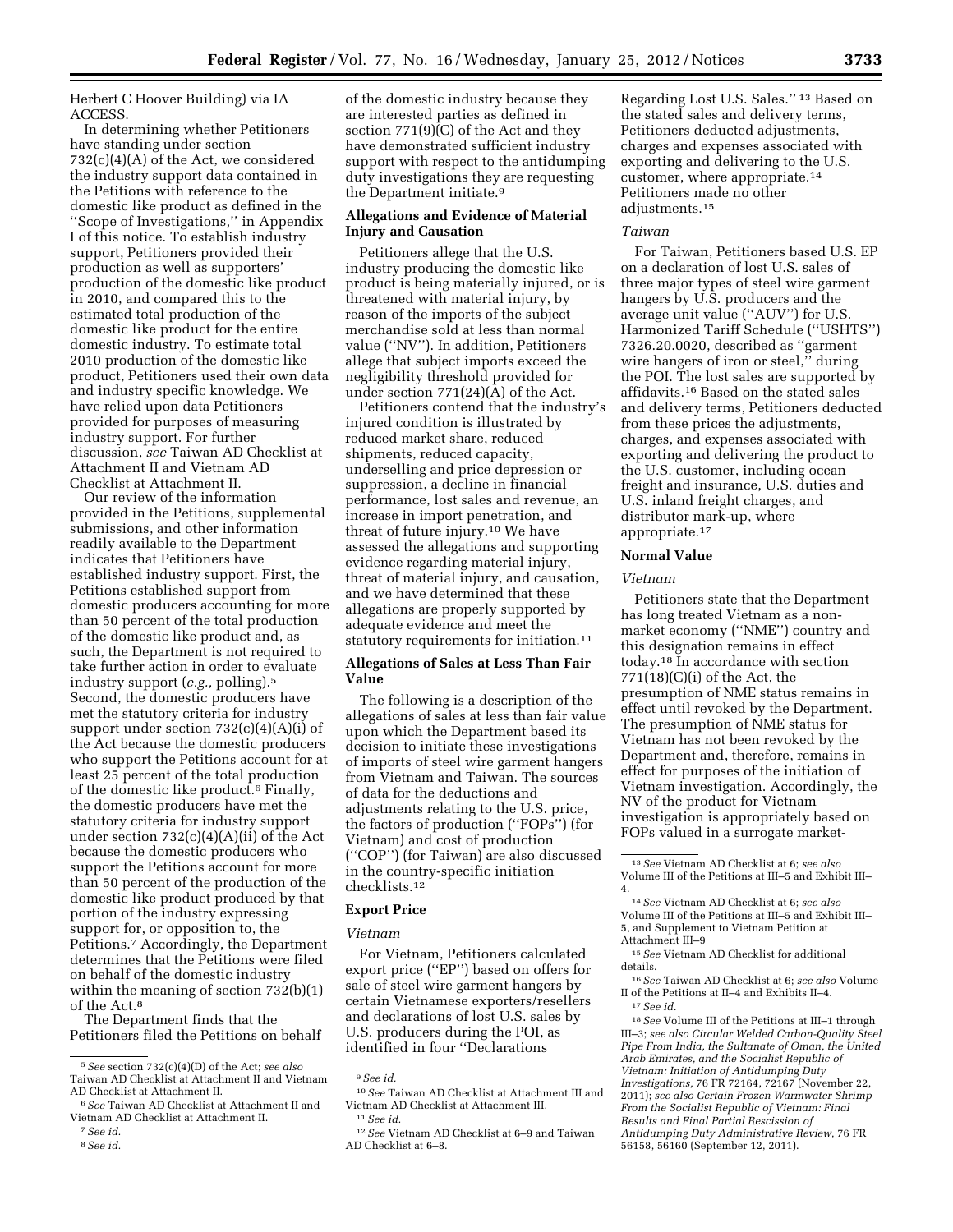economy (''ME'') country in accordance with section 773(c) of the Act. In the course of the Vietnam investigation, all parties, including the public, will have the opportunity to provide relevant information related to the issue of Vietnam's NME status and the granting of separate rates to individual exporters.

Petitioners claim that India is an appropriate surrogate country under 19 CFR 351.408(a) because it is an ME country that is at a comparable level of economic development to Vietnam and surrogate values data from India are available and reliable. Petitioners also believe that India is a significant producer of comparable merchandise. Petitioners are not aware of significant production of steel wire garment hangers among other potential surrogate countries, such as Bangladesh, the Philippines, Indonesia, Sri Lanka, and Pakistan.19 Based on the information provided by Petitioners, we believe that it is appropriate to use India as a surrogate country for initiation purposes. After initiation of the investigation, interested parties will have the opportunity to submit comments regarding surrogate country selection and, pursuant to 19 CFR  $351.301(c)(3)(i)$ , will be provided an opportunity to submit publicly available information to value FOPs within 40 days after the date of publication of the preliminary determination.

Petitioners calculated the NV and dumping margins for the U.S. price, discussed above, using the Department's NME methodology as required by 19 CFR 351.202(b)(7)(i)(C) and 19 CFR 351.408. Petitioners calculated NV based on consumption rates experienced by U.S. producers.20 Petitioners assert that, to the best of Petitioners' knowledge, the consumption rates of the domestic producers are very similar, if not identical, to the consumption of Vietnamese producers.21

Petitioners valued by-products and most FOPs based on reasonably available, public surrogate country data, specifically, Indian import statistics from the Global Trade Atlas ("GTA").<sup>22</sup> Petitioners excluded from these import statistics values from countries previously determined by the

Department to be NME countries, and from Indonesia, the Republic of Korea and Thailand, as the Department has previously excluded prices from these countries because they maintain broadly available, non-industry-specific export subsidies. Finally, imports that were labeled as originating from an ''unspecified'' country were excluded from the average value, because the Department could not be certain that they were not from either an NME country or a country with generally available export subsidies.23 For valuing other FOPs, Petitioners used sources selected by the Department in recent proceedings involving Vietnam or publically available sources from India.24 In addition, Petitioners made Indian Rupee/U.S. dollar (''USD'') currency conversions using average exchange rates for the POI, based on Federal Reserve exchange rates.25

Petitioners determined labor costs using the labor consumption rates derived from U.S. producers.26 Petitioners valued labor costs using the calculated wage rate in a recent review involving steel wire garment hangers from the People's Republic of China.27

Petitioners determined electricity costs using the electricity consumption rates, in kilowatt hours, derived from one U.S. producer's experience.28 Petitioners valued electricity using the Indian electricity rate reported by the

24*See* Volume III of the Petitions at III–4 and Exhibit III–2; see also Supplement to Vietnam Petition at Attachment III–1.

25*See* Volume III of the Petitions at III–4 and Exhibit III–3, and Supplement to Vietnam Petition at (Supp-III)–2, and Attachment III–4.

26*See* Volume III of the Petitions at Exhibit III– 3.

27*See Steel Wire Garment Hangers From the People's Republic of China: Preliminary Results and Preliminary Rescission, in Part, of the Second Antidumping Duty Administrative Review,* 76 FR 66903, 66910 (October 28, 2011) (citing Memorandum to the File through Catherine Bertrand, Program Manager, Office 9, from Bob Palmer, Case Analyst, Office 9 re: ''Second Administrative Review of Steel Wire Garment Hangers from the People's Republic of China: Surrogate Values for the Preliminary Results,'' dated October 24, 2011, at 1, Exhibit 12, and Exhibit 13); *see also, See* Supplement to Vietnam Petition at (Supp-III)–1, and Attachment III–1.

28*See* Volume III of the Petitions at Exhibit III– 3, Supplement to Vietnam Petition at Attachment III–8.

Central Electric Authority of the Government of India.29

Petitioners determined water costs using the water consumption derived from one U.S. producer's experience.30 Petitioners valued water based on publically available information from the Maharashtra Industrial Development Corporation.31

Petitioners determined natural gas costs using the natural gas consumption rates derived from one U.S. producer's experience.32 Petitioners valued natural gas costs using GTA import statistics.33

Petitioners based factory overhead, selling, general and administrative (''SG&A''), and profit on data from Sterling Tools Limited (''Sterling''), an Indian producer of comparable merchandise.34 Therefore, because Sterling is a producer of comparable merchandise, the Department finds that Petitioners' use of Sterling's financial ratios appropriate.35

Petitioners determined packing material costs using the consumption rates derived from U.S. producers' experience.36 Petitioners valued packing materials using GTA India import statistics.37

Thus, the Department determines that the surrogate values used by Petitioners are reasonably available and, thus, acceptable for purposes of initiation.

# **Taiwan**

*NV Based on Constructed Value (''CV'')* 

Petitioners used CV to estimate NV because home market or third country pricing was not reasonably available.<sup>38</sup> When such information is unavailable the Department may use CV to estimate NV. In accordance with section 773(e)(1) of the Act, Petitioners based constructed value on actual consumption of direct materials, direct

31*See* Supplement to Vietnam Petition at Attachment III–1.

32*See* Volume III of the Petitions at Exhibit III– 3, Supplement to Vietnam Petition at Attachment III–8.

33*See* Volume III of the Petitions at Exhibit III– 2 and Supplement to Vietnam Petition at Attachment III–6.

34*See* Volume III of the Petition at III–4 through III–5, Exhibit III–2, and Supplement to Vietnam Petition at Attachment III–2.

35*See* 19 CFR 351.408(4).

36*See* Volume III of the Petition, at Exhibit III– 1, Supplement to Vietnam Petition at Attachment III–8.

37*See* Volume III of the Petitions at Exhibit III– 2.

38Petitioners documented its attempts to obtain such information. *See* Volume II of the Petition at II–2.

<sup>19</sup>*See* Volume III of the Petitions at III–2 through III–3.

<sup>20</sup>*See* Volume III of the Petitions at III–3 through III–4.

<sup>21</sup>*See* Volume III of the Petitions at III–3 through III–4 and Exhibits III–2 and III–3, and Supplement to Vietnam Petition at (Supp-III)–4, Attachment III– 3, and Attachment III–8.

<sup>22</sup>*See* Volume III of the Petitions at III–4 and Exhibit III–2; *see also* Supplement to Vietnam Petition at Petition at Attachment III–5.

<sup>23</sup>*See, e.g., Polyethylene Terephthalate Film, Sheet, and Strip from the People's Republic of China: Preliminary Determination of Sales at Less Than Fair Value,* 73 FR 24552, 24559 (May 5, 2008), unchanged in *Polyethylene Terephthalate Film, Sheet, and Strip from the People's Republic of China: Final Determination of Sales at Less Than Fair Value,* 73 FR 55039 (September 24, 2008) (''*PET Film''*); *see also* Volume III of the Petitions at III–4 and Exhibit III–2, and Supplement to Vietnam Petition at Attachment III–1.

<sup>29</sup>*See* Supplement to Vietnam Petition at Attachment III–1.

<sup>30</sup>*See* Volume III of the Petitions at Exhibit III– 3, Supplement to Vietnam Petition at Attachment III–8.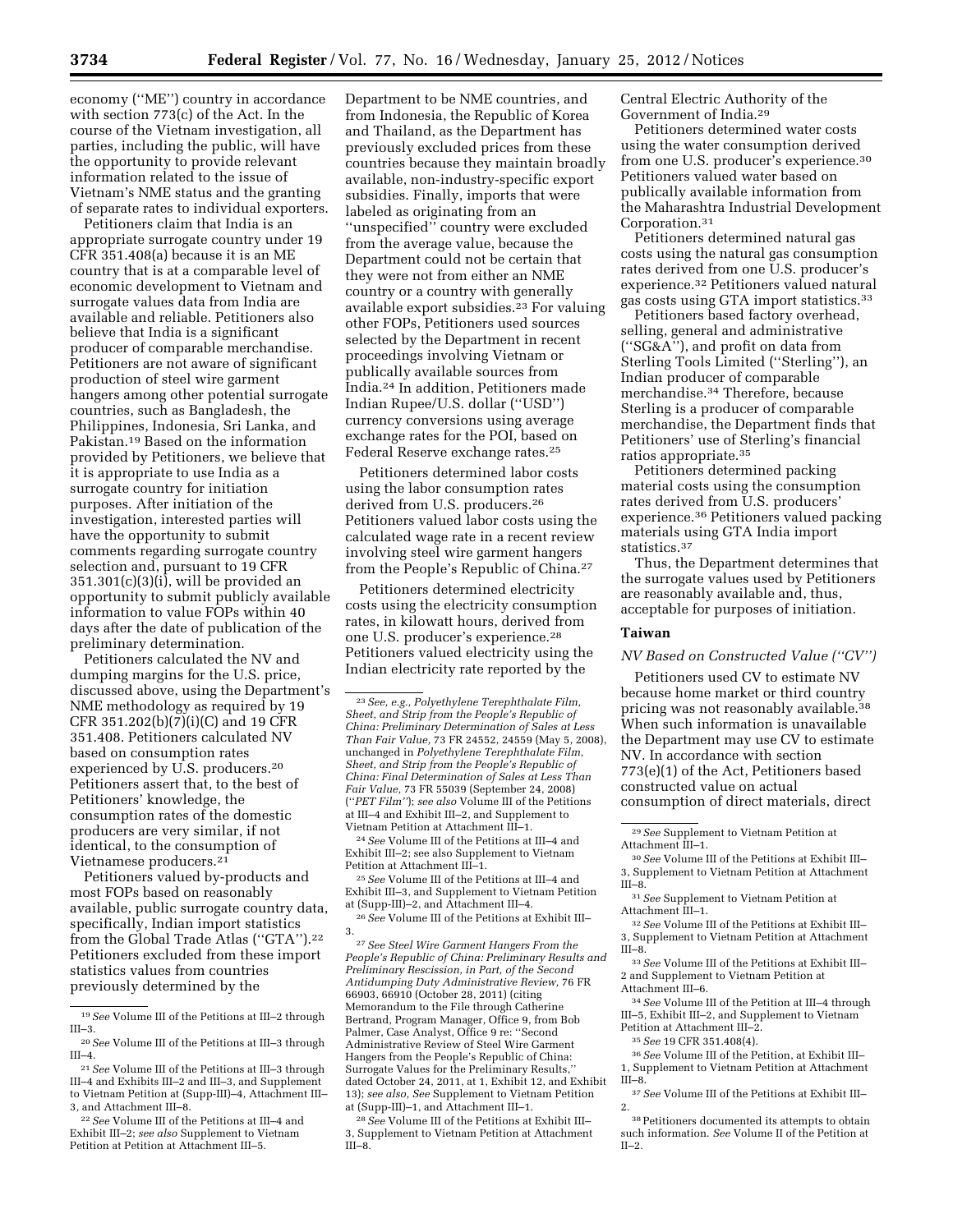labor, energy, overhead, and general expenses, plus amounts for profit and packing, for several major types of steel wire garment hangers.39

Petitioners assert that, according to the best available information, Taiwanese producers of hangers utilize similar production methods as U.S. producers to produce subject merchandise. As a result, Petitioners used the actual consumption rates of M&B Metal Products Inc., one of the Petitioners, to provide a reasonable basis from which to estimate the costs for the Taiwanese producers of hangers. No adjustments were made between Petitioners' production process and the process employed by Taiwanese producers because the production of steel wire garment hangers for both is very similar.40 Petitioners calculated raw materials, labor, energy, and packing based on its own production experience using publically available data.41 Petitioners provided financial statements from China Steel Corporation, a Taiwanese manufacturer of steel products, for the calculation of factory overhead, SG&A and profit.42

## **Fair Value Comparisons**

Based on the data provided by Petitioners, there is reason to believe that imports of steel wire garment hangers from Vietnam and Taiwan are being, or are likely to be, sold in the United States at less than fair value. Based on a comparison of EPs and NV calculated, in accordance with section 773(c) of the Act, the estimated dumping margins for steel wire garment hangers from Vietnam range from 117.48 percent to 220.68 percent.43 Based on a comparison of EPs and CV calculated in accordance with section 773(a)(4) of the Act, the estimated dumping margins for steel wire garment hangers from Taiwan range from 18.90 percent to 125.43 percent.44

# **Initiation of Antidumping Investigations**

Based upon the examination of the Petitions on steel wire garment hangers from Vietnam and Taiwan, the Department finds that the Petitions meet the requirements of section 732 of the Act. Therefore, we are initiating antidumping duty investigations to determine whether imports of steel wire garment hangers from Vietnam and Taiwan are being, or are likely to be, sold in the United States at less than fair value. In accordance with section 733(b)(1)(A) of the Act and 19 CFR 351.205(b)(1), unless postponed, we will make our preliminary determinations no later than 140 days after the date of these initiations.

# **Targeted Dumping Allegations**

On December 10, 2008, the Department issued an interim final rule for the purpose of withdrawing 19 CFR 351.414(f) and (g), the regulatory provisions governing the targeted dumping analysis in antidumping duty investigations, and the corresponding regulation governing the deadline for targeted dumping allegations, 19 CFR 351.301(d)(5).45 The Department stated that ''{w}ithdrawal will allow the Department to exercise the discretion intended by the statute and, thereby, develop a practice that will allow interested parties to pursue all statutory avenues of relief in this area.'' 46

In order to accomplish this objective, if any interested party wishes to make a targeted dumping allegation in either of these investigations pursuant to section  $777A(d)(1)(B)$  of the Act, such allegations are due no later than 45 days before the scheduled date of the country-specific preliminary determination.

# **Respondent Selection and Quantity and Value Questionnaire**

## *Vietnam*

The Department will request quantity and value information from all known exporters and producers identified in the Petitions.<sup>47</sup> The quantity and value data received from Vietnamese exporters/producers will be used as the basis to select the mandatory respondents. The Department requires that the respondents submit a response to both the quantity and value questionnaire and the separate-rate application by the respective deadlines

in order to receive consideration for separate-rate status.48

In addition, the Department will post the quantity and value questionnaire along with the filing instructions on the Import Administration Web site (*[http://](http://ia.ita.doc.gov/ia-highlights-and-news.html)  [ia.ita.doc.gov/ia-highlights-and](http://ia.ita.doc.gov/ia-highlights-and-news.html)[news.html](http://ia.ita.doc.gov/ia-highlights-and-news.html)*). Exporters and producers of steel wire garment hangers that do not receive quantity and value questionnaires but intend to submit a response can obtain a copy from the Import Administration Web site. The quantity and value questionnaire must be submitted by all Vietnamese exporters/producers no later than February 8, 2012, 21 days after the signature date of this **Federal Register**  notice.

## *Taiwan*

Following standard practice in AD investigations involving ME countries, the Department intends to select respondents based on U.S. Customs and Border Protection (''CBP'') data for U.S. imports under the HTSUS numbers 7326.20.0020 and 7323.99.908. We intend to release the CBP data under Administrative Protective Order (''APO'') to all parties with access to information protected by APO within five days of publication of this **Federal Register** notice and make our decision regarding respondent selection within 20 days of publication of this notice. The Department invites comments regarding the CBP data and respondent selection within seven days of publication of this **Federal Register**  notice.

Interested parties must submit applications for disclosure under APO in accordance with 19 CFR 351.305. Instructions for filing such applications may be found on the Department's Web site at *[http://ia.ita.doc.gov/apo.](http://ia.ita.doc.gov/apo)* 

# **Separate Rates in the Vietnam Investigation**

In order to obtain separate-rate status in NME investigations, exporters and producers must submit a separate-rate status application.49 Based on our experience in processing the separate-

<sup>39</sup>*See* Taiwan AD Checklist at 7–8; *see also*  Volume II of the Petition at II–2 though 4 and Exhibit II–1.

<sup>40</sup>*See* Taiwan AD Checklist at 7; *see also* Volume II of the Petition at II–3 and Exhibit II–1.

<sup>41</sup>*See* Taiwan AD Checklist at 7–8; *see also*  Volume II of the Petition at II–3 and Exhibit II–2 and Volume II Supplemental at Attachments II–2, II–3, and II–4.

<sup>42</sup>*See* Taiwan AD Checklist at 8; *see also* Volume II of the Petition at II–3 through 4 and Exhibit II– 2 and Volume II Supplemental at Attachments II– 7 and Attachments II–8.

<sup>43</sup>*See* Vietnam AD Checklist at 9 and Appendix V.

<sup>44</sup>*See* Taiwan AD Checklist at 9 and Attachment V; *see also* Volume II of Petitions, at II–5, and Exhibit II–4, and Volume II Supplemental at (Supp II)–6, and Attachment II–10.

<sup>45</sup>*See Withdrawal of the Regulatory Provisions Governing Targeted Dumping in Antidumping Duty Investigations,* 73 FR 74930 (December 10, 2008). 46*See id.,* at 74931.

<sup>47</sup>*See* Volume I of Petitions, at Exhibit I–8.

<sup>48</sup>*See Circular Welded Austenitic Stainless Pressure Pipe from the People's Republic of China: Initiation of Antidumping Duty Investigation,* 73 FR 10221, 10225 (February 26, 2008); *Initiation of Antidumping Duty Investigation: Certain Artist Canvas From the People's Republic of China,* 70 FR 21996, 21999 (April 28, 2005).

<sup>49</sup>*See* Policy Bulletin 05.1: Separate-Rates Practice and Application of Combination Rates in Antidumping Investigations involving Non-Market Economy Countries (April 5, 2005) (''Separate Rates and Combination Rates Bulletin''), available on the Department's Web site at *[http://ia.ita.doc.gov/](http://ia.ita.doc.gov/policy/bull05-1.pdf) [policy/bull05–1.pdf.](http://ia.ita.doc.gov/policy/bull05-1.pdf)*